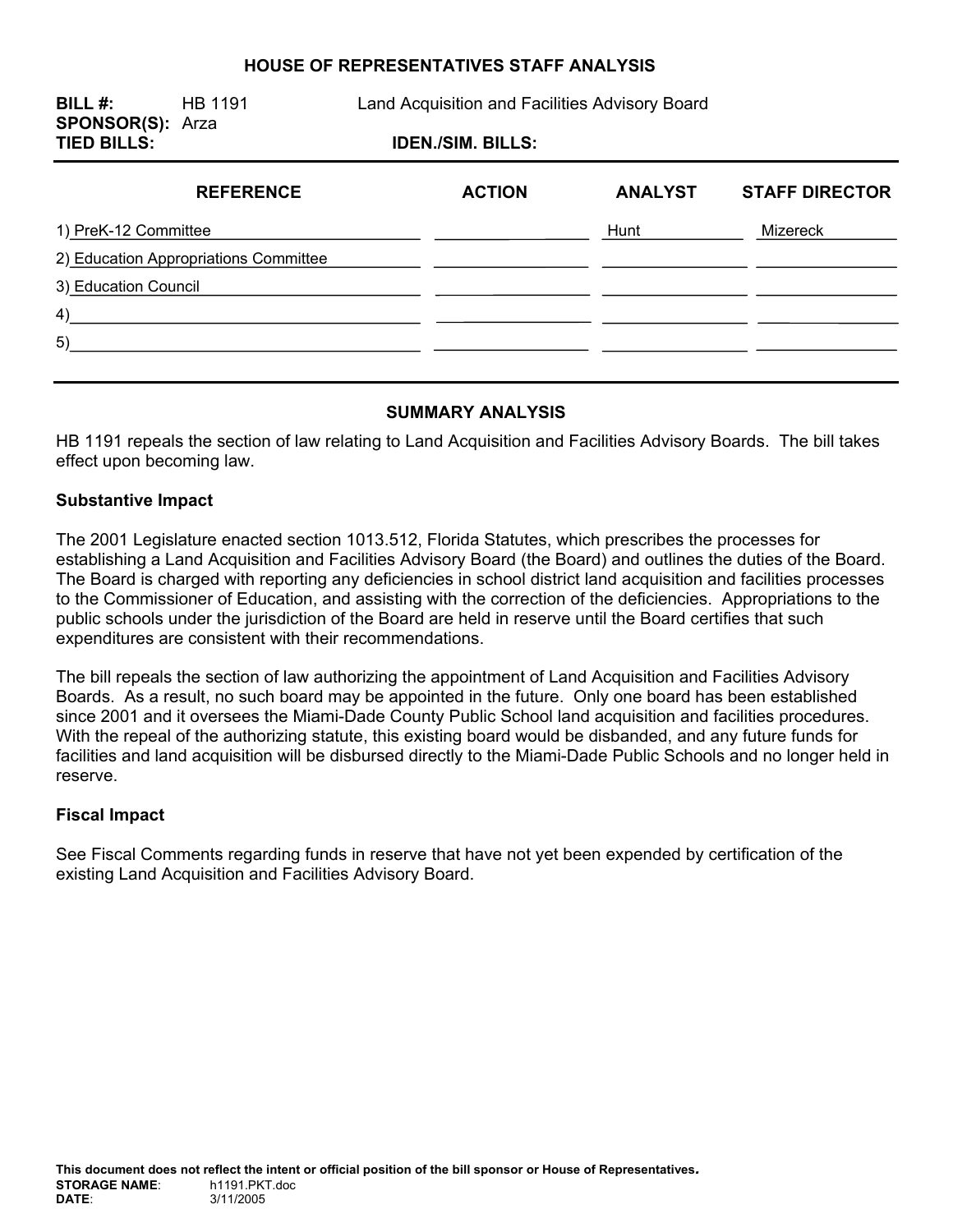# **I. SUBSTANTIVE ANALYSIS**

# A. HOUSE PRINCIPLES ANALYSIS:

**Provide limited government –** The bill abolishes a government oversight authority and restores responsibility to local school districts.

### B. EFFECT OF PROPOSED CHANGES:

The 2001 Legislature enacted s. 1013.512, F.S., which prescribes the processes for establishing a Land Acquisition and Facilities Advisory Board (the Board) and outlines the duties of the Board. A Board was charged with:

- Reviewing operational processes related to land acquisition and facilities,
- Reporting any deficiencies to the Commissioner of Education, and
- Assisting with the correction of the deficiencies.

If a board is convened, appropriations to a school district for the purpose of site acquisition and facilities planning are held in reserve until the Board certifies that such expenditures are consistent with their recommendations.

The bill repeals the section of law authorizing the appointment and providing the duties of Land Acquisition and Facilities Advisory Boards. As a result, no such boards may be appointed in the future. Only one board has been established since 2001, and it oversees the Miami-Dade County Public School land acquisition and facilities procedures. With the repeal of the authorizing statute, this existing board would be disbanded, and any future funds for facilities and land acquisition will be disbursed directly to the Miami-Dade Public Schools and no longer held in reserve.

### C. SECTION DIRECTORY:

**Section 1:** Repeals s. 1013.512, F.S., relating to Land Acquisition and Facilities Advisory Boards.

**Section 2:** Provides that the bill is effective upon becoming a law.

# **II. FISCAL ANALYSIS & ECONOMIC IMPACT STATEMENT**

- A. FISCAL IMPACT ON STATE GOVERNMENT:
	- 1. Revenues:

This bill does not appear to have a fiscal impact on state government revenues.

2. Expenditures:

This bill does not appear to have a fiscal impact on state government expenditures.

# B. FISCAL IMPACT ON LOCAL GOVERNMENTS:

1. Revenues:

This bill does not appear to have a fiscal impact on local government revenues.

2. Expenditures: